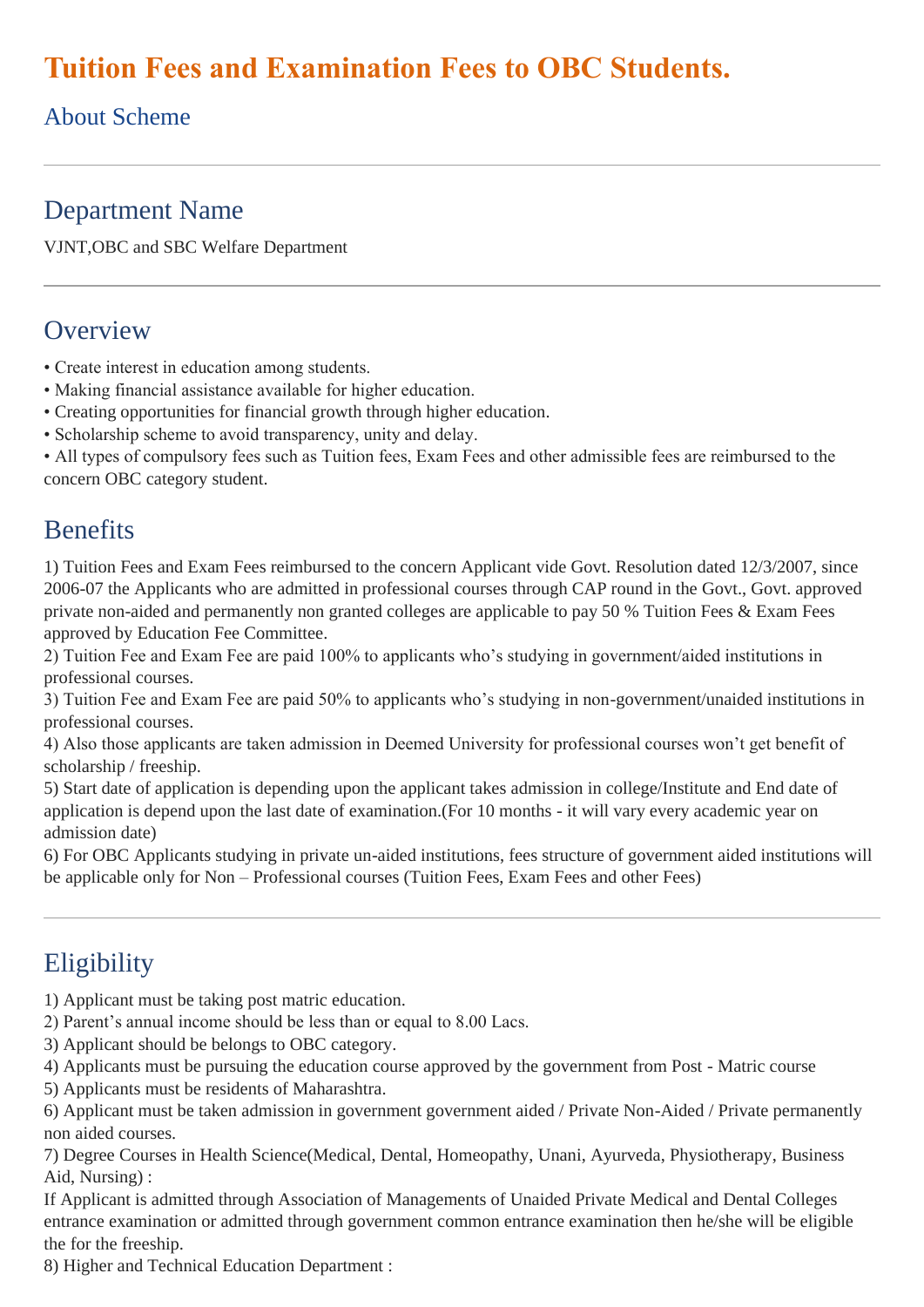Freeship will be applicable to unaided colleges / government and aided colleges with technical education / Polytechnic and government unaided professional courses.

Following are the applicable courses for this scheme :

- Diploma Engineering, Pharmacology, HMCT
- Degree Engineering, Pharmacology, HMCT
- Post Graduate –MBA/MMS, MCA

9) Agriculture, Animal Husbandry and Dairy Development and Fisheries Department :

The scholarship fees will be applicable to the Applicants who have been admitted through government quota in private un aided/permanently un aided institute.

- Agricultural colleges (diploma)
- Dairy Business Department (Diploma)
- Colleges for Agricultural and Allied subjects (Degree and Post Graduate)
- Agriculture and Bio-Technology Colleges (Degree and Post Graduate)
- Agriculture and Food Technology Colleges (Graduate and Post Graduate)

10)For B.Ed and D.Ed courses : 100 % benefit (Tuition Fees, Exam Fees) is applicable for D.Ed, B.Ed courses. For students studying in Aided, UnAided for D.Ed, B.Ed courses then Fee structure is applicable as per Government rates for same course.

11) For professional courses Applicant should admitted through CAP round is must.

12) If Applicant fails in particular year then he will get the Tuition Fees and Exam Fees of that particular academic year but he/she will not get the benefit until he/she gets promoted to next higher class.

13) Applicant will be eligible for scholarship if he / she changes the course Non – Professional to Professional but he will not be eligible if he / she changes the course from Professional to Non – Professional.

14) If an applicant pursuing professional course admitted in private un aided/permanently un aided institute for year 2015-16 onwards fails in the examination two or more times in particular academic course duration then he / she not eligible for the freeship.

15) Applicant studying in particular professional/Non-Professional course, and availing benefits of

scholarship/freeship for that academic course and if he/she wants to change his existing Professional/Non-

Professional course in between academic years he/she will not be eligible for freeship/scholarship for further course. 16) Scholarships/freeship will continue until Applicant completes one course. Ex. - 11th, 12th Arts - B.A., M.A. , M.Phil., P.H.D. If, Applicant completed B.A and B.Ed. course and later after taking admission for M.A., for M.A. course He/she will not be allowed for scholarship/freeship. But after admission to M.B.A. after B.Ed, it can be eligible for scholarship/freeship as it is a professional postgraduate course.

### Renewal Policy

1) Applicant need to provide previous years marksheet.

2) At a time Applicant can apply freeship for only one educational course and it will be applicable till he/she completes that educational course in specified time.

3) Applicant need to pass each year of the specified educational year [In case of failure in a particular year he/she wont be provided reimbursement of tuition fees, Exam fees for that year].

4) Applicant cannot take freeship for more than 2 professional courses.

5) If due to any medical condition or due to any unforeseeable event the Applicant cannot appear in the annual examination, the head master of the college can approve or certify that if the Applicant would have appeared in the annual examination, he would have been able to pass the examination. This will be only allowed if the head of the institution is satisfied by the submission of medical proof or any other required sufficient proof that the Applicant presents to the college.

## Documents Required

- **1. Caste certificate-** should be issued by competent authority
- 2. Income certificate- should be issued by competent authority
- 3. **HSC or SSC marksheet or last examination marksheet.**